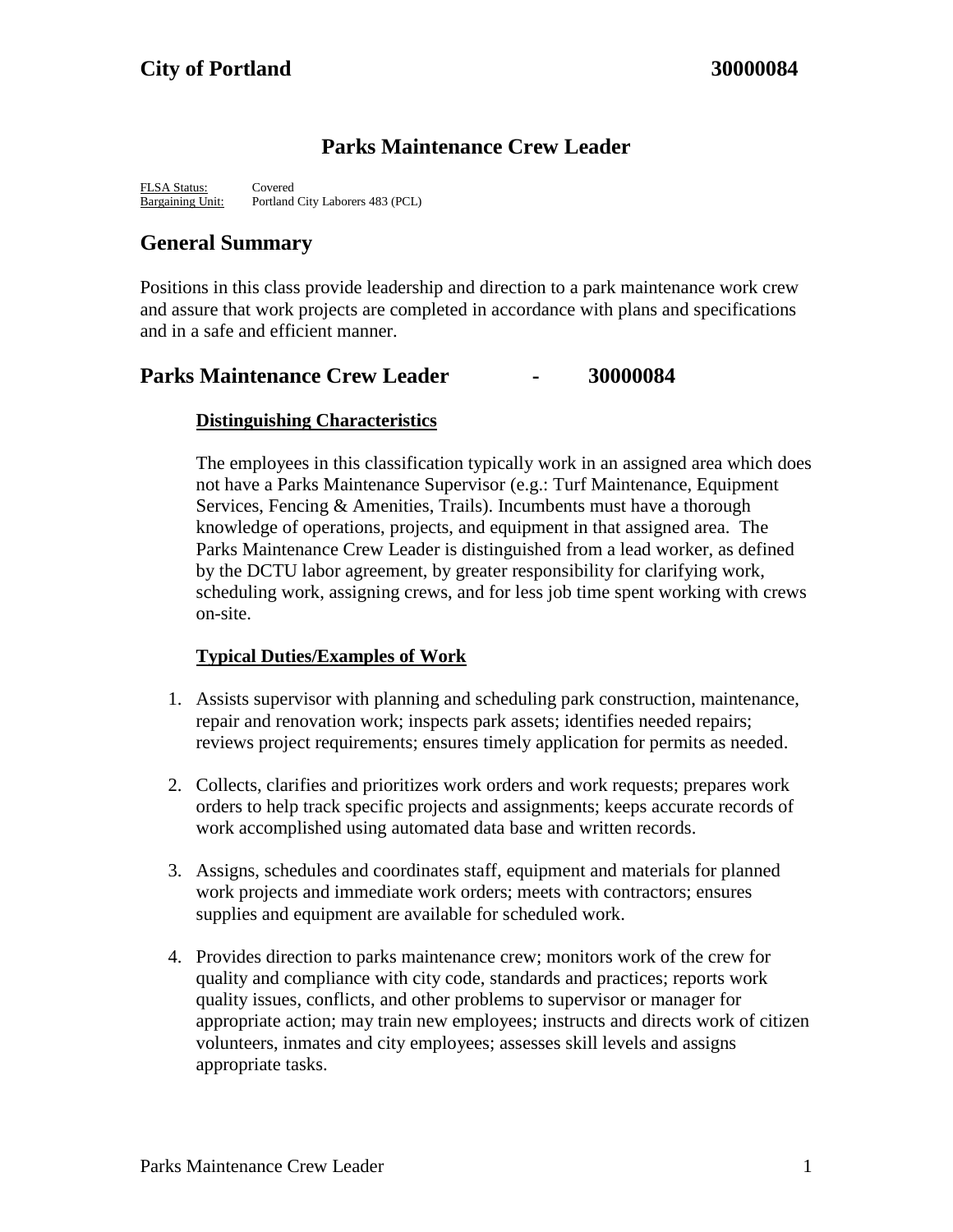## **City of Portland 30000084**

- 5. Works with crews on job site; monitors safety compliance; handles on-site public relations; operates motorized equipment relevant to assigned area, such as commercial mowing equipment, tractors, rototillers, dump trucks or trailers, and a variety of hand and power tools.
- 6. Responds to calls to work during emergencies; coordinates emergency work crews.
- 7. Performs related duties as assigned.

#### **Required Knowledge, Skills and Abilities**

Knowledge of: methods, materials, environmental conditions, constructs, tools and equipment use in the maintenance and repair of park facilities for assigned area, such as landscapes, trails, utility systems, hardscapes or park amenities; codes and regulations relevant to assigned area; hazards and safety practices involved in work; pedestrian and vehicular traffic control and safety; project planning; labor and material estimating; material procurement and storage; employee relations; effective leadership

Skill in: safe operation of landscape and construction tools and equipment needed for assigned area; instructing and overseeing others in the use of tools and equipment; exercising tact, diplomacy and persuasion with a diversity of people; completing reports; performing measurements, geometric (volume, weight, area) and arithmetic calculations.

Ability to: use safe working practices in all environments relevant to assigned area; lead, coach, monitor and provide direction to staff and volunteers; schedule and assign work; interpret and apply plans; work effectively with coworkers in a diverse workforce; respond appropriately to questions/concerns from other employees and the public.

#### **Special Requirements**

Some positions may require endorsements, certifications or licenses, such as a Commercial Driver's License or pesticide applicator license.

#### **Working Conditions**

Work in this class is often performed outdoors in various weather conditions. Most positions require some lifting of up to 75 pounds and exposure to hazardous materials. Must be able to wear protective gear and to work in and around traffic.